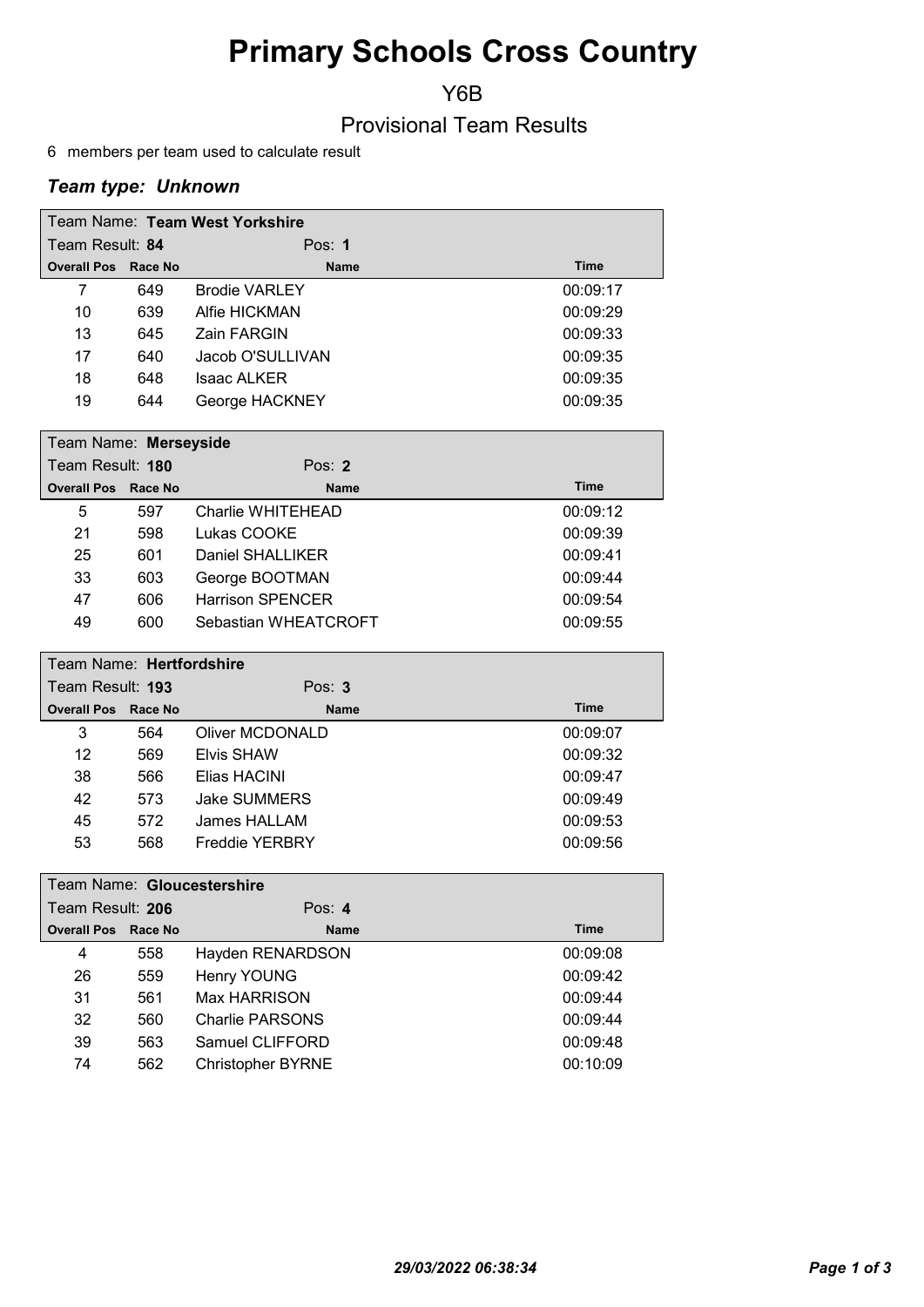# Primary Schools Cross Country

Y6B

Provisional Team Results

6 members per team used to calculate result

### Team type: Unknown

|                            | Team Name: Bucks Swans |                     |             |  |  |
|----------------------------|------------------------|---------------------|-------------|--|--|
| Team Result: 319           |                        | Pos: $5$            |             |  |  |
| <b>Overall Pos Race No</b> |                        | <b>Name</b>         | <b>Time</b> |  |  |
| 6                          | 542                    | James HUGHES        | 00:09:14    |  |  |
| 22                         | 534                    | Xavier TOMI-ODUFUWA | 00:09:40    |  |  |
| 51                         | 537                    | Jacob MCCALL        | 00:09:56    |  |  |
| 78                         | 535                    | Dylan NOWELL        | 00:10:12    |  |  |
| 80                         | 536                    | Luke COULTATE       | 00:10:13    |  |  |
| 82                         | 538                    | <b>Isaac MCCALL</b> | 00:10:14    |  |  |

|                  | Team Name: Leicestershire  |                       |             |  |  |  |
|------------------|----------------------------|-----------------------|-------------|--|--|--|
| Team Result: 350 |                            | Pos: $6$              |             |  |  |  |
|                  | <b>Overall Pos Race No</b> | <b>Name</b>           | <b>Time</b> |  |  |  |
| 11               | 591                        | Bailey DADD           | 00:09:31    |  |  |  |
| 15               | 583                        | <b>Harry FLETCHER</b> | 00:09:34    |  |  |  |
| 55               | 585                        | Daniel STRAKER        | 00:10:00    |  |  |  |
| 85               | 586                        | Ewan HARRIS           | 00:10:17    |  |  |  |
| 88               | 592                        | Lucas WAYMAN          | 00:10:19    |  |  |  |
| 96               | 683                        | Jonny BINLEY          | 00:10:25    |  |  |  |

| Team Name: Cumbria         |      |                      |             |  |
|----------------------------|------|----------------------|-------------|--|
| Team Result: 367           |      | Pos: $7$             |             |  |
| <b>Overall Pos Race No</b> |      | <b>Name</b>          | <b>Time</b> |  |
| 14                         | 553  | <b>Toby KITCHIN</b>  | 00:09:33    |  |
| 35                         | 550  | <b>Harry COULTER</b> | 00:09:46    |  |
| 44                         | 551  | Jamie CUETO          | 00:09:53    |  |
| 70                         | 554  | Jake SMITH           | 00:10:06    |  |
| 91                         | 1240 | <b>Freddie BYRNE</b> | 00:10:21    |  |
| 113                        | 552  | <b>Gil BURNS</b>     | 00:10:41    |  |

|                  | Team Name: Nottinghamshire Schools |     |                         |             |  |  |
|------------------|------------------------------------|-----|-------------------------|-------------|--|--|
| Team Result: 379 |                                    |     | Pos: $8$                |             |  |  |
|                  | <b>Overall Pos Race No</b>         |     | <b>Name</b>             | <b>Time</b> |  |  |
|                  | 24                                 | 627 | Otto JOHNSTONE          | 00:09:41    |  |  |
|                  | 54                                 | 634 | <b>Edward MACINTYRE</b> | 00:09:57    |  |  |
|                  | 59                                 | 628 | Theo BEZOARI-OLDFIELD   | 00:10:02    |  |  |
|                  | 61                                 | 630 | <b>Harry MILNES</b>     | 00:10:02    |  |  |
|                  | 87                                 | 629 | Logan HICKMAN           | 00:10:18    |  |  |
|                  | 94                                 | 632 | <b>Bailey HAYNES</b>    | 00:10:23    |  |  |
|                  |                                    |     |                         |             |  |  |